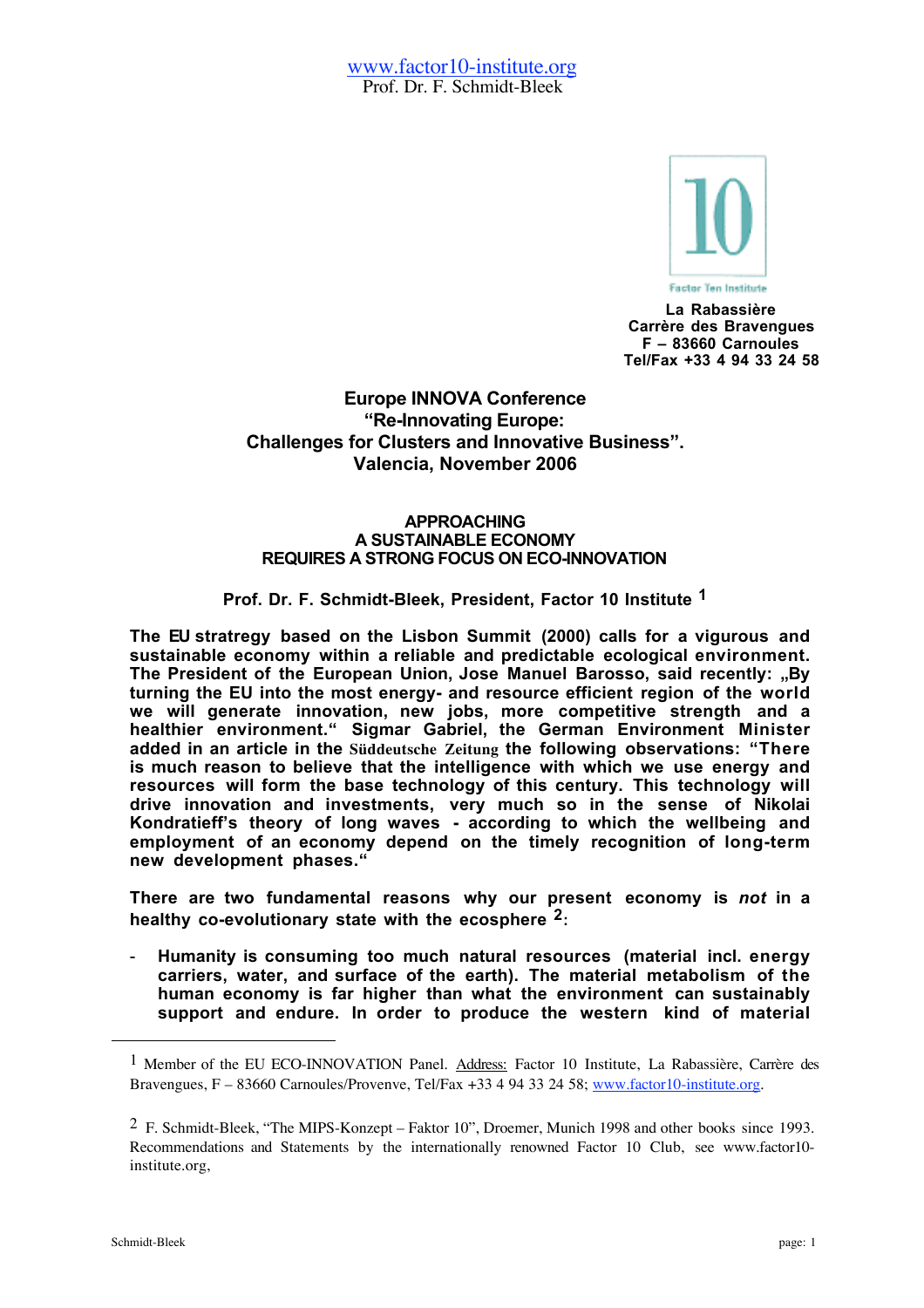**wealth for 6 billion people, more than two planets earth would be required for supplying the necessary resources.**

- **As a consequence of the unsustainable resource consumption, the (free) services of nature are diminishing. Without these services, man would not exist today and could not survive on earth. Natural services include for instance: The availability of sufficient and healthy drinking water, the green cover of the earth; a multitude of edible plants and animals; the formation and supply of productive soil; rain and snow; adequate temperature variations during reliable seasonal changes; a high diversity of species; the heating function of the Gulf Stream; the power of sperms to progegate life and the protection from dangerous radiation from space. Services of nature** *cannot* **be replaced by technology. Man-made damages to natural services can lead to extremely destructive and at least partly non-reversible consequences such as climatic change, floodings, water shortages and desertification.**

**Man-made impacts upon and changes of natural services have already led to yearly costs of hundreds of billions Euros, currently doubling every 10 years.**

**In sum, continued excessive resource consumption endangers our very economy and with it our capacity to continue and improve our social services and wealth production. We are loosing our capacity to secure the future of our children. As to the hopes of the Lisbon Summit in the year 2000, Europe is still losing ground.**

**If a sustainable future is the goal of the EU, major adjustments of the framework within which our economies function are unavoidable. For instance, it has long been recognized that while productive labor is punished by excessive taxation and other levies, natural resources are wasted in grand style because their prices invite such behavior. It has been shown that technology can produce goods and services with equal end use satisfaction with a tenfold lower and even less resource input than is the norm todate. But Europe can steer the economy in the direction of sustainability** *only* **if policies are introduced that make it profitable for manufacturers, traders and consumers to follow this path.**

**Whatever the approach of the European Union toward sustainability might be in the future, massive social, political and technical innovation will need be part of this effort in order to make Europe far more material efficient than it is today. Future innovation will focus on new means to satisfy the needs of people with radically less Material Input Per unit output (or Service - MIPS) than is presently the case. Experts expect that an average tenfold dematerialisation will be needed to reach a stable co-evolution of the economy and the ecosphere. Goods and services with high resource productivity will take the lead in market and export performance because there are far too few resources available on earth to allow western type living standards for all people alive today. Japan has made Factor 10 part of ist economic strategy years ago. Today's price trends for most natural resources speak a clear language.**

**A recent analysis by the author of this paper revealed that the present focus of innovation in the EU is (unintentionally) directed toward increasing the per capita consumption of natural resources. There is a very strong linear correlation between the per capita consumption of non-renewable resources and the per capita patent application rate. While Finnland is tops in this regard**